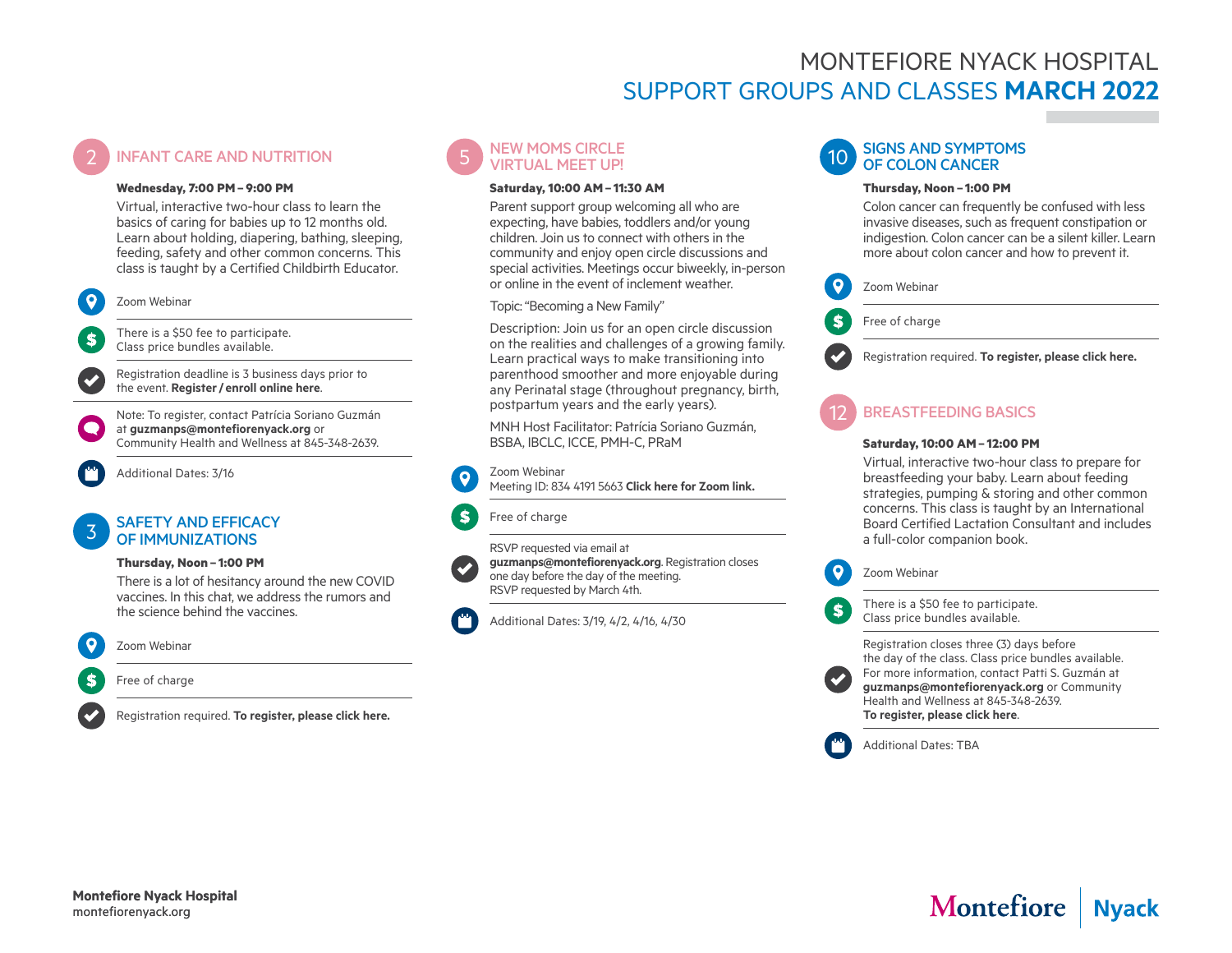## MONTEFIORE NYACK HOSPITAL SUPPORT GROUPS AND CLASSES **MARCH 2022**

#### **WEEKEND ACCELERATED LAMAZE CLASS**

#### **Saturday, 10:00 AM– 1:00 PM Sunday, 10:00 AM– 1:00 PM**

Virtual, interactive two-day course to learn about the birthing process, comfort measures, partner coaching techniques and hospital experience. This class is taught by a Certified Childbirth Educator and includes a full-color companion book.

#### Zoom Webinar

 $\mathbf{s}$ 

There is a \$100 fee to participate. Class price bundles available.

Registration deadline is 3 business days prior to the event. **Register/ [enroll online here](https://us06web.zoom.us/webinar/register/WN_NObVWxGdR7atTTQi8PhP2w)**.

For more information, contact Patti S. Guzmán at **[guzmanps@montefiorenyack.org](mailto:guzmanps%40montefiorenyack.org?subject=New%20Moms%20Circle%20%22Nyack%20Basics%22)** or Community Health and Wellness 845-348-2639.

Day two of class is Sunday, 3/13

## INFANT CARF AND NUTRITION

#### **Wednesday, 7:00 PM– 9:00 PM**

Virtual, interactive two-hour class to learn the basics of caring for babies up to 12 months old. Learn about holding, diapering, bathing, sleeping, feeding, safety and other common concerns. This class is taught by a Certified Childbirth Educator.

#### Zoom Webinar

There is a \$50 fee to participate. S Class price bundles available.

Registration deadline is 3 business days prior to the event. **Register/ [enroll online here](https://us06web.zoom.us/webinar/register/WN_bJ-JS5hZQj2gFK7XJzrqVg)**.



For more information, contact Patti S. Guzmán at **[guzmanps@montefiorenyack.org](mailto:guzmanps%40montefiorenyack.org?subject=Infant%20CPR)** or Community Health and Wellness at 845-348-2639.



Additional Dates: TBA



## **JUST FOR MEN**

#### **Thursday, Noon – 1:00 PM**

In this session, the discussion will center on men's health topics, including Erectile Dysfunction, Prostate malignancies, hair loss and more.

#### Zoom Webinar



Registration required. **[To register, please click here.](https://us06web.zoom.us/webinar/register/WN_hu95hVsKRJ2MqR_l1DGqsg)**

## **TYPE 2 DIABETES SUPPORT GROUP**

#### **Thursday, Noon – 1:00 PM**

This monthly support group provides a safe space for people with diabetes to come together to share coping strategies, learn from one condition and gain a sense of community. Join on the phone or via Zoom for video.

#### Zoom Webinar

#### Free of charge

S

Registration is NOT required. To join, dial: 845-348-8200 Meeting number: 87690# Attendee Access Code: 751953#

For more information, email **[romad@montefiorenyack.org.](mailto:romad%40montefiorenyack.org?subject=Type%202%20Diabetes%20Support%20Group)**

#### Additional Dates: TBA

# 19 NEW MOMS CIRCLE<br>VIRTUAL MEET UP!

#### **Saturday, 10:00 AM– 11:30 AM**

Parent support group welcoming all who are expecting, have babies, toddlers and/or young children. Join us to connect with others in the community and enjoy open circle discussions and special activities. Meetings occur biweekly, in-person or online in the event of inclement weather.

Topic: "Becoming a New Family"

Description: Join us for an open circle discussion on the realities and challenges of a growing family. Learn practical ways to make transitioning into parenthood smoother and more enjoyable during any Perinatal stage (throughout pregnancy, birth, postpartum years and the early years).

MNH Host Facilitator: Patrícia Soriano Guzmán, BSBA, IBCLC, ICCE, PMH-C, PRaM



Zoom Webinar

Meeting ID: 834 4191 5663 **[Click here for Zoom link](https://us06web.zoom.us/j/83441915663).**

Free of charge



S.

RSVP requested via email at **[guzmanps@montefiorenyack.org](mailto:guzmanps%40montefiorenyack.org?subject=)**. Registration closes one day before the day of the meeting. RSVP requested by March 18th.

Additional Dates: 4/2, 4/16, 4/30